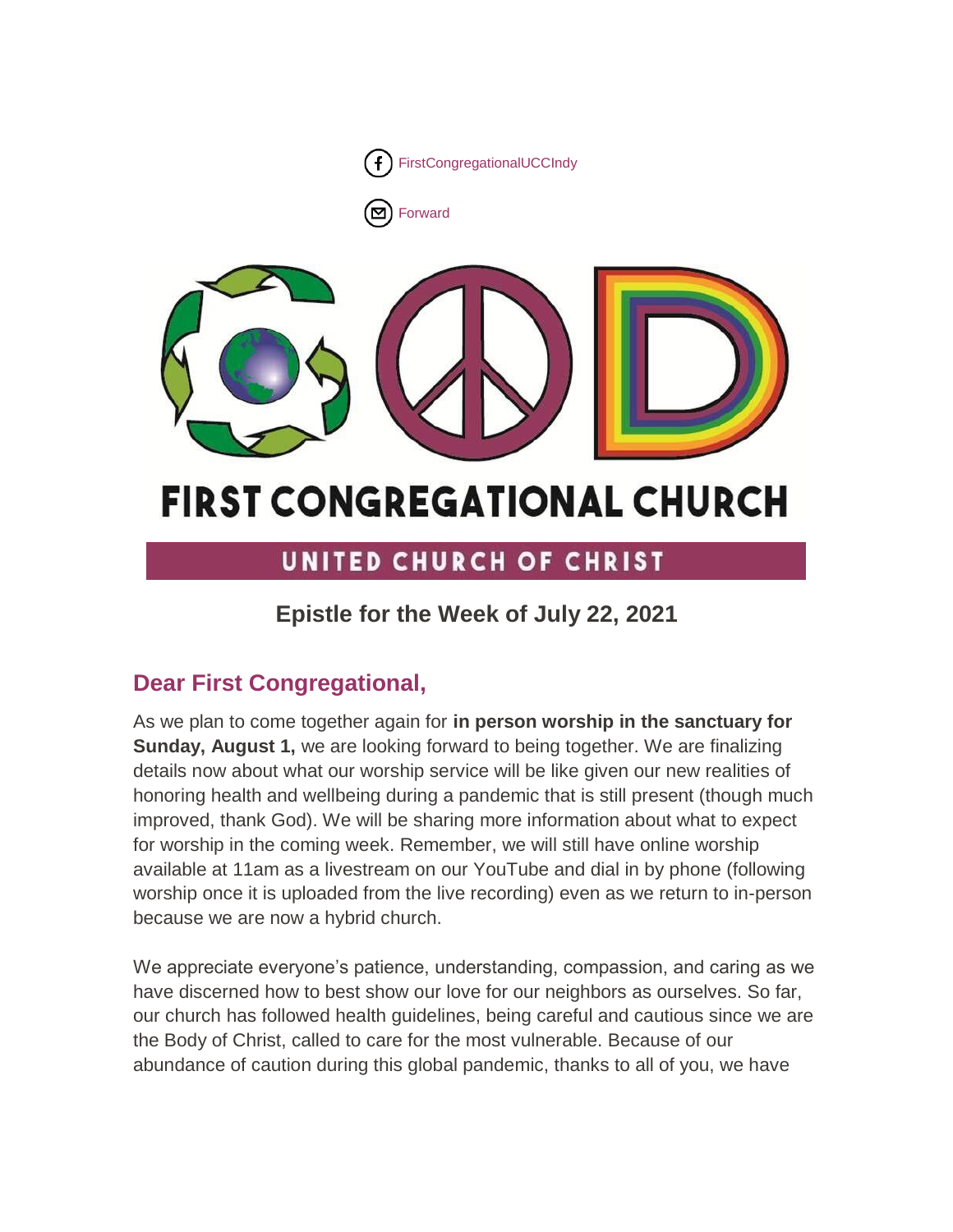successiully avoided creating any super spreader events. We have sacrificed much during this time and we pray that as we near the time to gather in person Sunday, that it will be a time of celebration, healing, and joy. There might be other unexpected emotions that surprise us, perhaps grief at all we have lost. No matter what we feel, we know we will be held in God's love. And God's love is good medicine.

Please continue to pray for our congregation as we enter into this time of change and growing in God's love.

Blessings, Pastor Sarah

### **FC Covid Protocols:**

As of June 1, the building is open for in-person gatherings. Recommended areas to use are the Parlor, the Library, and the Mayflower Room. Protocols to be followed: Sign-in sheet, social distancing and wearing of masks.

**The target date for in-person worship in the sanctuary is August 1**, contingent upon directives or changes in health and safety guidelines stipulated by Marion County or the State. Protocols to be observed will be determined closer to August



### **THIS SUNDAY**

### **Sunday Adult Education, 9:30 a.m.**

**Patio Psalms and Prayers –** On Sundays, grab your lawn chair and join us on the patio for an outdoor gathering time for faith formation. We will gather at 9:30, open with a welcome, read and reflect on a Psalm, share joys and concerns, and then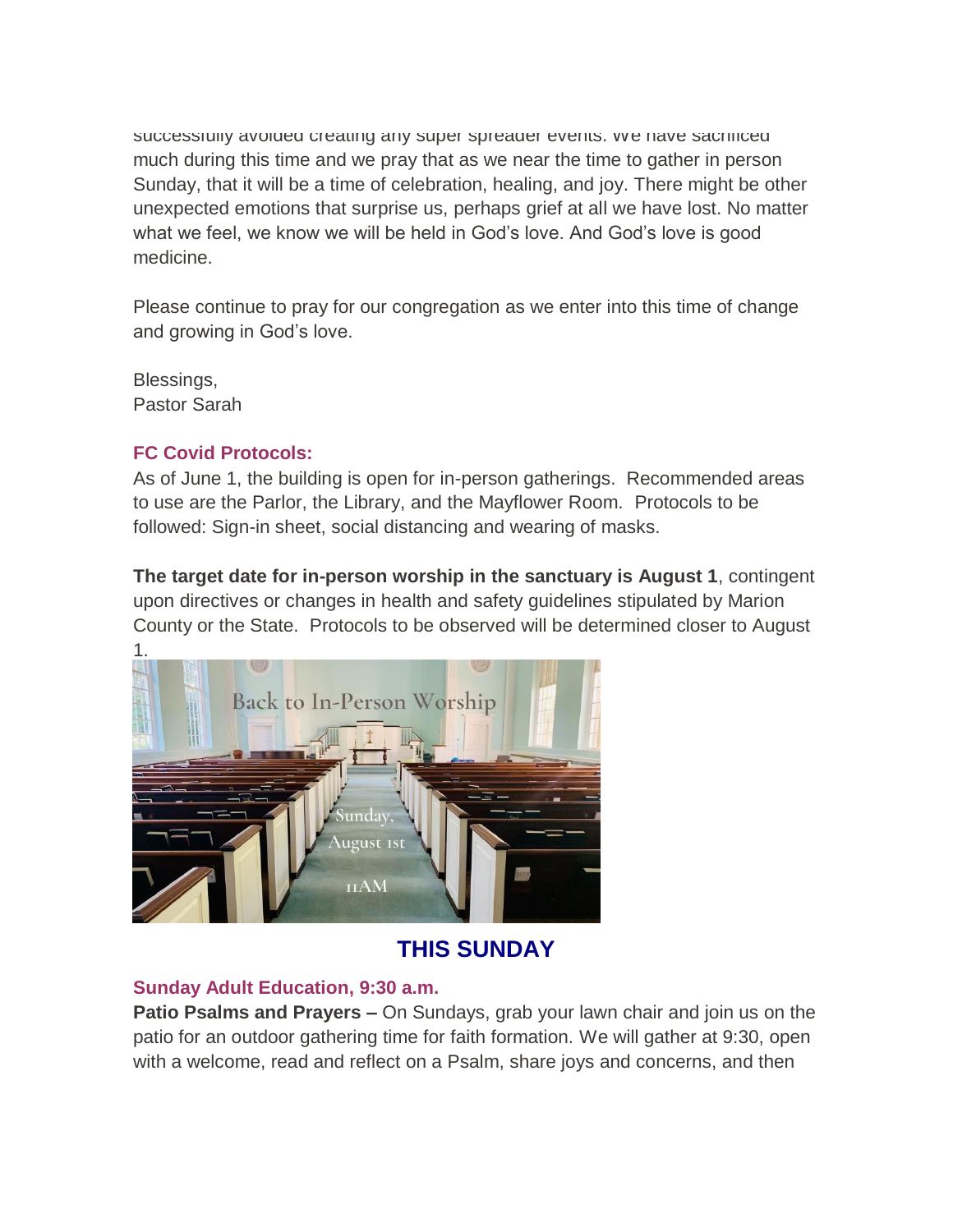close with prayer and the Lord's Prayer. We will wrap up by 10:15. Please join us for this time of reflection and connection. **July 25: Psalm 8**

### **Sunday Worship, 11AM (YouTube, FaceBook, Dial In)**

**Scripture:** John 6:1-15 **Sermon:** "Feasting on God's Abundant Love"

#### **Coffee Hour via Zoom at 12:00PM**

### **Thank You for Your Support of First Congregational UCC**

Please continue supporting the mission and ministries of your local church by mailing a check to the church or through online donations at <http://www.fcindy.org/online-giving/>

### **THIS WEEK AT FC**

#### **How to Access our Zoom Gatherings**

[https://us04web.zoom.us/j/9264494206?pwd=dmtWbWE5UXRBTk5pcHZlYlB0aEF](https://us04web.zoom.us/j/9264494206?pwd=dmtWbWE5UXRBTk5pcHZlYlB0aEFVUT09) [VUT09](https://us04web.zoom.us/j/9264494206?pwd=dmtWbWE5UXRBTk5pcHZlYlB0aEFVUT09)

Meeting ID: 926 449 4206Password: 7171

If you click on the URL, you should not need to enter in the Meeting ID and Password.

To dial in by phone: +1 312 626 6799, Meeting ID 926 449 4206, Password 7171.

### **TODAY!**

- **Men's Lunch at 1:00 p.m. -** For more information, please contact Randy Walker at (317) 796-2081.
- **Spiritual Support Group at 5:00 p.m. (Zoom) -** This group openly invites anyone seeking spiritual care concerning well being. Contact Pastor Sarah at [pastorsarah@fcindy.org,](mailto:pastorsarah@fcindy.org) or 386-478-9012.

**The Outreach & Service -** As we eagerly anticipate returning to our sanctuary to worship together, our food collections for Northside Pantry will then return to our pre-pandemic format. Beginning in August, please bring any donations for the Northside Pantry to the narthex, either on Sundays or at any convenient time. Donations will be delivered to the pantry monthly. Thanks to all for supporting this vital ministry during the pandemic. The Outreach & Service Board encourages your continued support to help meet nutritional needs in our larger community.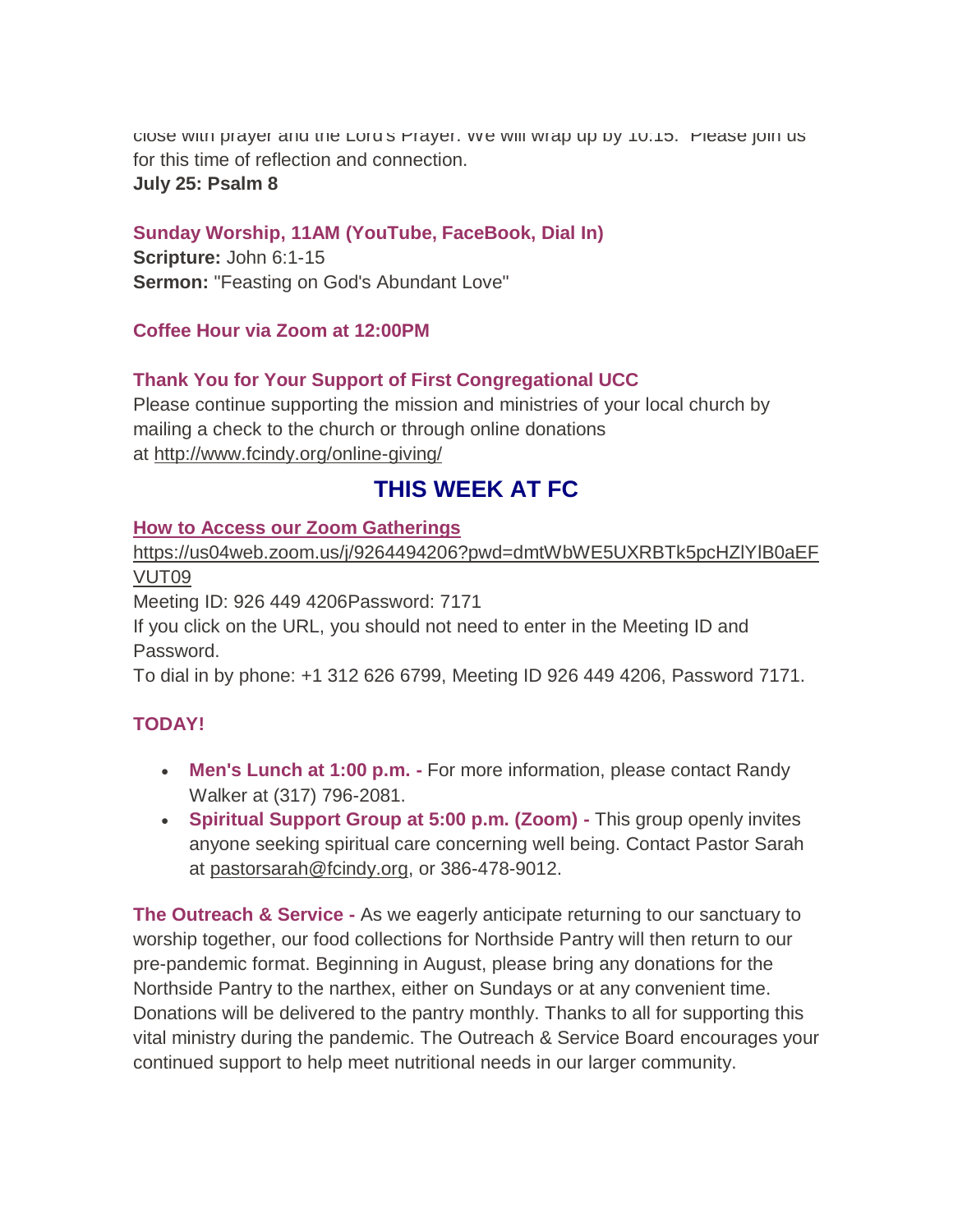**The Mental Health Team** is seeking new members who want to become part of the team. **The next WISE Meeting is Wednesday, July 28th at 5:00 p.m.** If interested or have questions, contact Sandy Wood@ [csjlwood@att.net](mailto:csjlwood@att.net) or 317-225- 6206.

**Prayers for our Partners in Ministry in Germany -** We ask for your prayers for our partners, friends and all those affected by the disaster in Germany. A storm brought a deluge of rain which caused major flooding that destroyed homes, bridges, roads, etc. and left over a 1000 people missing with over 100 already reported dead and the death toll is expected to rise. The Indiana-Kentucky Conference UCC and the Heartland Conference UCC both have partnerships with the Church of Westphalia in Germany. Initial contact with leaders there indicate that the situation is still very unstable. Leaders in the IKC and the national church are working with our disaster partners here and the leaders in Germany to provide any support and relief that would be appropriate.

**Office Administrator Vacation -** Shannon is on vacation July 19-26.

### **COMING SOON**

**WISE Mental Health Team August Book Buzz -** We are helping to sponsor the Book Buzzes for **August 8 and 22** with Pastor Sarah and her new book: BLESSED UNION, breaking the silence about mental illness and marriage. Books will be free as a part of our grant from the Center for Congregations. If you would like a book, here are some opportunities for you to receive your copy:

- Come to the church and pick up a book.
- If you cannot come to the church, you can request a book from Sandy [csjlwood@att.net](mailto:csjlwood@att.net) or 317-225-6206 and she will make sure you get a book.

When you pick up your book from the lectern at the garden entrance please sign your name on the yellow pad beside the books. It isn't required, but the WISE Mental Health Team are curious who is interested in the book and will likely participate in one or both of the after worship Buzzes Aug 8 and Aug 22 at 12:30 p.m. EDT. You don't have to have read the book to participate in the Buzzes.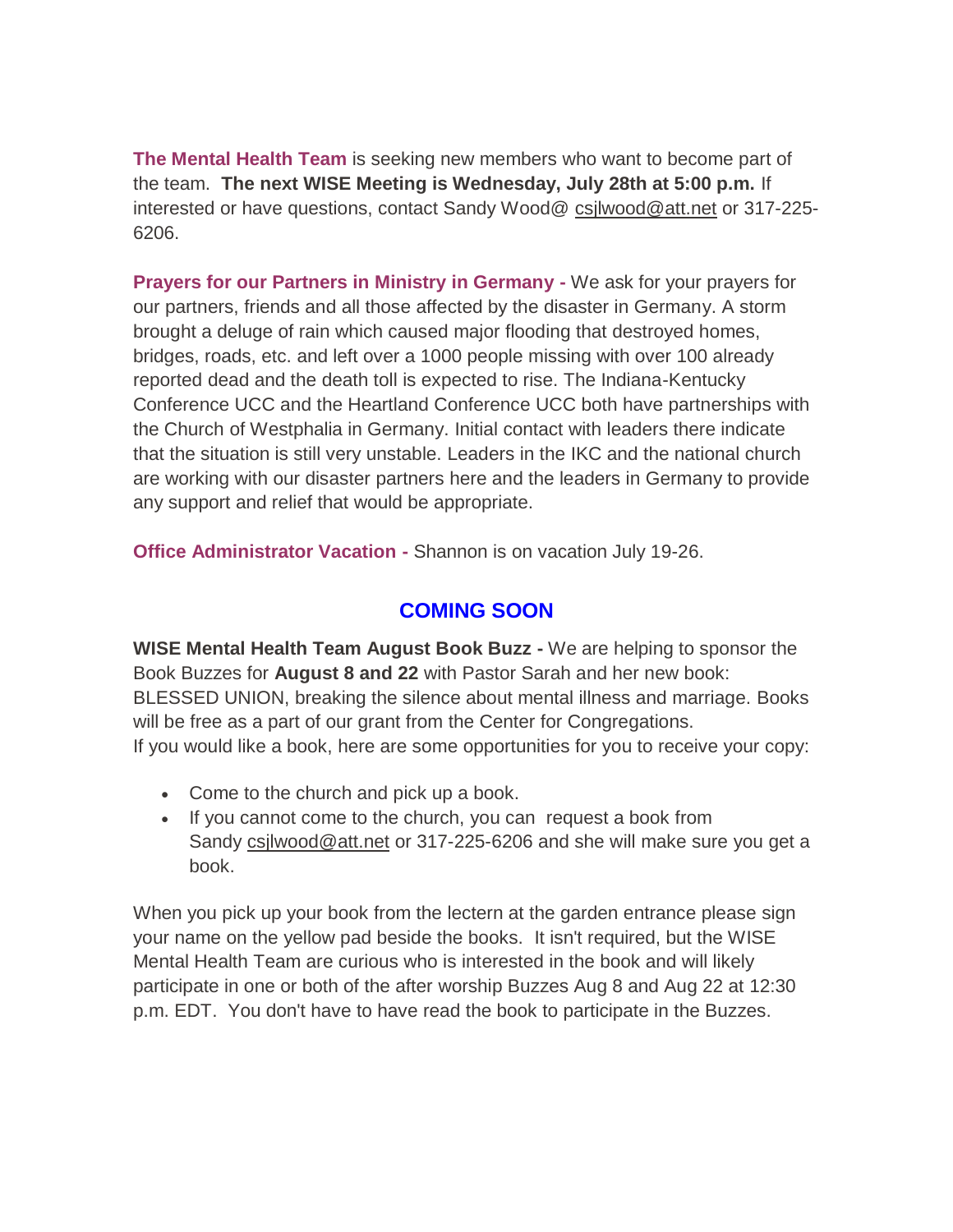**Please click** [HERE](https://mcusercontent.com/7a2e4c501545b6d78729a64a1/files/d48f69d7-e688-a3ac-b0c2-00c4dfd79cda/June_Colony_2021.01.pdf) **[t](https://mcusercontent.com/7a2e4c501545b6d78729a64a1/files/d48f69d7-e688-a3ac-b0c2-00c4dfd79cda/June_Colony_2021.01.pdf)o view the July Colony with more information and events happening this month!**

### **CONNECTION & SUPPORT**

**FC Facebook page** (click **[here](https://www.facebook.com/FirstCongregationalUCCIndy/)**)

"**First Congregational Indy Fellowship**" group on Facebook (click **[here](https://www.facebook.com/groups/521333455186422/)**).

### **Pastoral Care**

Pastor Sarah may be reached at (386) 478-9012 or [pastorsarah@fcindy.](mailto:pastorsarah@fcindy.org)

### **Pastor Sarah's Sabbath Days: Mondays & Saturdays**

The congregation covenant with Pastor Sarah to provide 2 days per week for personal rest and family renewal. On Mondays and Saturdays, Pastor Sarah is not available unless it is a pastoral emergency. Thank you for honoring this sacred gift of Sabbath time for our Pastor and her family.

### **Additional Church Support Contacts**

Pastoral Care Associate: Pastor Carol [\(casowle@gmail.com\)](mailto:casowle@gmail.com) Office Administrator: Shannon [\(shannon@fcindy.org\)](mailto:shannon@fcindy.org) External Communications Manager: Cassidy Hall [\(cassidy@fcindy.org\)](mailto:cassidy@fcindy.org) Lead Councilor: Steve Coomer [\(s.coomer@sbcglobal.net\)](mailto:s.coomer@sbcglobal.net) (Senior Councilors: Steve Coomer, Larry Eckel, Alice Rutherford)

### **Mental Health Support:**

- **Substance Abuse and Mental Health Services Administration's Disaster Distress Helpline:** 1-800-985-5990, or text "TalkWithUs" to 66746.
- **National Suicide Prevention Hotline**: 1-800-273-TALK (8255) (press 1 for veterans, 2 for Spanish)
- **National Alliance on Mental Illness (NAMI)** Information HelpLine provides information and referral services. 1-800-950-NAMI (6264) and [www.nami.org.](http://www.nami.org/)
- **The Trevor Project hotline** offers support for LGBTQIA+ youth and families struggling with mental health challenges at 1-866-4-U-TREVOR (488-7386) and [www.theTrevorProject.org](http://www.thetrevorproject.org/)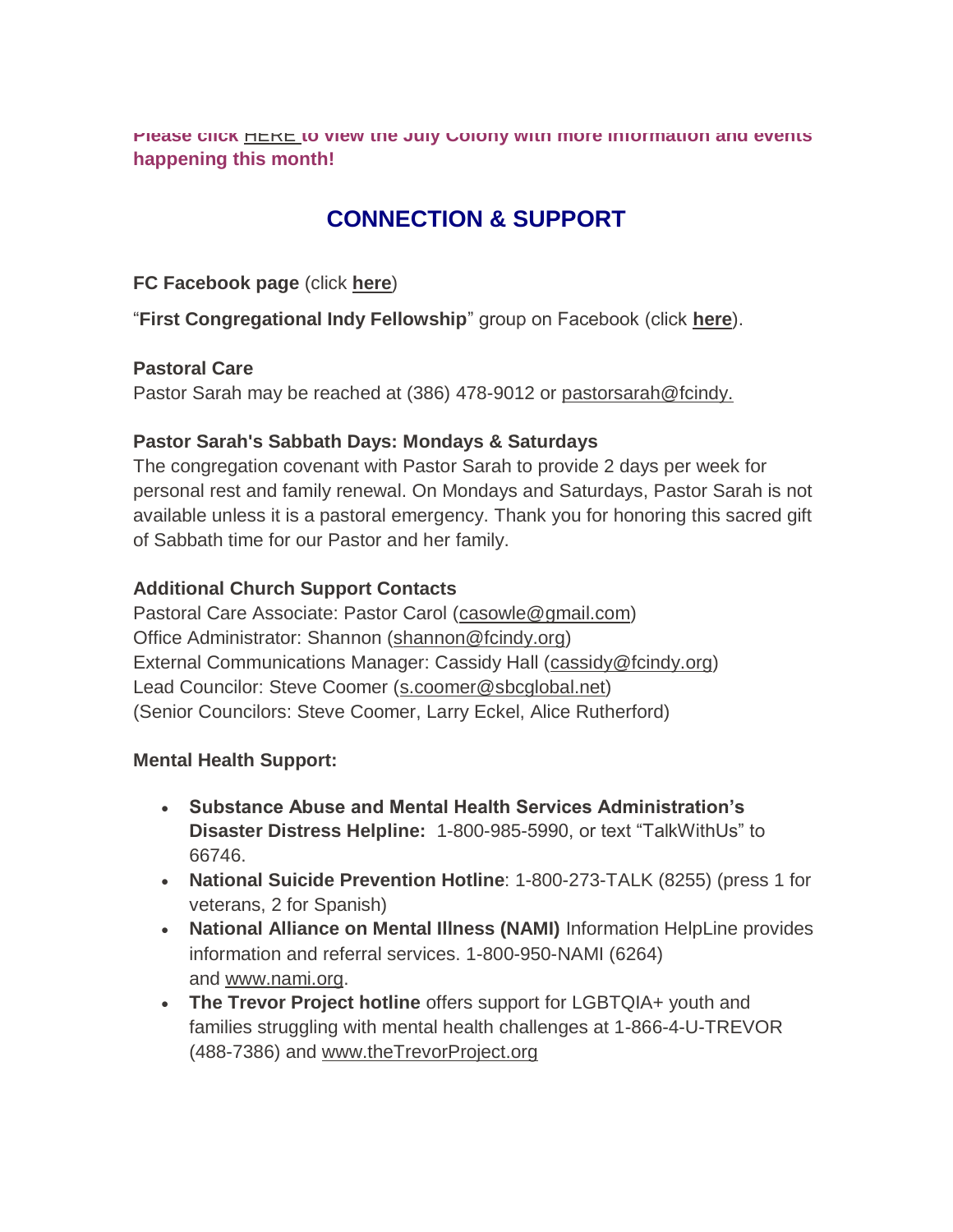**Members in Need Fund -** The Members in Need Fund is available to support financial needs for any of our church family who find themselves in need. To request funds for you or your family, please contact Pastor Sarah by email [pastorsarah@fcindy.org](mailto:pastorsarah@fcindy.org) or cell (386) 478-9012.

#### **FC Covid Protocols:**

As of June 1, the building is open for in-person gatherings. Recommended areas to use are the Parlor, the Library, and the Mayflower Room. Protocols to be followed: Sign-in sheet, social distancing and wearing of masks.

The target date for in-person worship in the sanctuary is August 1, contingent upon directives or changes in health and safety guidelines stipulated by Marion County or the State. Protocols to be observed will be determined closer to August 1.

### **THIS WEEK AT FIRST CONGREGATIONAL**

### **3 Ways to Connect for Worship**

### *YOUTUBE*

<https://www.youtube.com/channel/UCWV9wqAvPiUKSkEbjaV6Zpw>

- YouTube Live broadcasts at 11am..
- Use this option for live interacting and messaging. You must have or create a user account and be logged in to message live.

### *FACE BOOK*

[https://www.facebook.com/pg/FirstCongregationalUCCIndy/posts/?ref=page\\_int](https://www.facebook.com/pg/FirstCongregationalUCCIndy/posts/?ref=page_internal) [ernal](https://www.facebook.com/pg/FirstCongregationalUCCIndy/posts/?ref=page_internal)

- The video will be posted at 11am.
- This is for viewing only. For live interacting and commenting, please use the YouTube option.

### *DIAL-IN* (available after 1PM)

- Dial **317-204-3862**
- Landline is preferred for clarity.